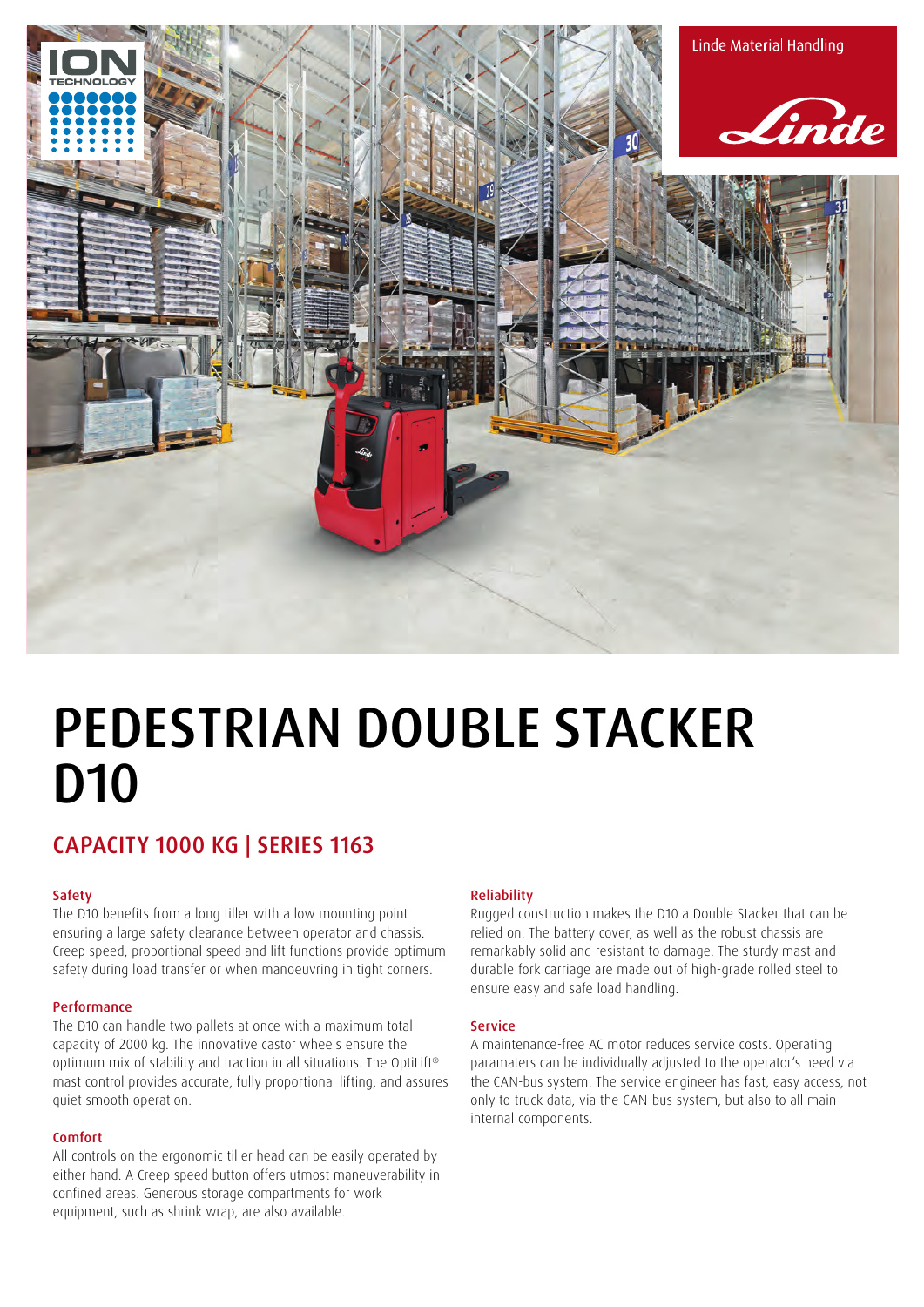### TECHNICAL DATA

ACCORDING TO VDI 2198

|                     | 1.1         | Manufacturer                                                           |                                 | LINDE                    |
|---------------------|-------------|------------------------------------------------------------------------|---------------------------------|--------------------------|
| Characteristics     | 1.2         | Model design                                                           |                                 | D <sub>10</sub>          |
|                     | 1.3         | Power unit                                                             |                                 | Battery                  |
|                     | 1.4         | Operation                                                              |                                 | Standing                 |
|                     | 1.5         | Load capacity/Load                                                     | Q(t)                            | 1.0                      |
|                     | 1.6         | Load centre distance                                                   | $c$ (mm)                        | 600                      |
|                     | 1.8         | Axle centre to fork face                                               | $x \text{ (mm)}$                | 949                      |
|                     | 1.9         | Wheelbase                                                              | y (mm)                          | 1653                     |
| Weight              | 2.1         | Service weight                                                         | (kg)                            | 1181                     |
|                     | 2.2         | Axle load with load, front/rear                                        | (kg)                            | 1276/1884                |
|                     | 2.3         | Axle load without load, front/rear                                     | (kg)                            | 889/292                  |
|                     | 3.1         | Tyres rubber, SE, pneumatic, polyurethane                              |                                 | $R + P/P$                |
|                     | 3.2         | Tyre size, front                                                       |                                 | 230 x 90                 |
|                     | 3.3         | Tyre size, rear                                                        |                                 | 85 x 85 (bogies 85 x 60) |
| and types<br>Wheels | 3.4         | Auxiliary wheels (dimensions)                                          |                                 | 2 x 125 x 60             |
|                     | 3.5         | Wheels, number front/rear $(x =$ driven)                               |                                 | $1x + 1/2 + 1x$ 1/4      |
|                     | 3.6         | Track width, front                                                     | $b_{10}$ (mm)                   | 502                      |
|                     | 3.7         | Track width, rear                                                      | $b_{11}$ (mm)                   | 380                      |
|                     | 4.2         | Height of mast, lowered                                                | $h1$ (mm)                       | 1465 (2024S)             |
|                     | 4.3         | Free lift                                                              | h, (mm)                         | 150 (2024S)              |
|                     | 4.4         | Lift                                                                   | $h3$ (mm)                       | 2024 (2024S)             |
|                     | 4.5         | Height of mast, extended                                               | $h_{\scriptscriptstyle A}$ (mm) | 2544 (2024S)             |
|                     | 4.6         | Initial lift                                                           | $h_{\epsilon}$ (mm)             | 125                      |
|                     | 4.9         | Height of tiller arm in operating position, min/max                    | $h_{14}$ (mm)                   | 855/1220                 |
|                     | 4.15        | Height, lowered                                                        | $h_{13}$ (mm)                   | 86                       |
|                     | 4.19        | Overall length                                                         | l, (mm)                         | 2129                     |
| Dimensions          | 4.20        | Length to fork face                                                    | I, (mm)                         | 979                      |
|                     | 4.21        | Overall width                                                          | b, / b, (mm)                    | 720                      |
|                     | 4.22        | Fork dimensions DIN ISO 2331                                           | $s/e/l$ (mm)                    | 50 x 180 x 1150          |
|                     | 4.24        | Width of fork carriage                                                 | b, (mm)                         | 710                      |
|                     | 4.25        | Fork spread                                                            | $b5$ (mm)                       | 540/560                  |
|                     | 4.26        | Distance between wheel arms/loading surfaces                           | $b_4$ (mm)                      | 210/230                  |
|                     | 4.32        | Ground clearance, centre of wheelbase                                  | $m2$ (mm)                       | 20                       |
|                     | 4.34.1      | Aisle width for pallets 1000 × 1200 crossways                          | $A_{st}$ (mm)                   | 2745                     |
|                     | 4.34.2      | Aisle width with pallet 800x1200 along forks                           | $A_{st}$ (mm)                   | 2870                     |
| Performance         | 4.35        | Turning radius                                                         | $W_a$ (mm)                      | 2070                     |
|                     | 5.1         | Travel speed, with/without load                                        | (km/h)                          | 6.0/6.0                  |
|                     | 5.2         | Lifting speed, with/without load                                       | (m/s)                           | 0.050/0.061              |
|                     | 5.2         | Main lifting speed                                                     | (m/s)                           | 0.14/0.22                |
|                     | 5.3         | Initial lowering speed                                                 | (m/s)                           | 0.102 / 0.082            |
|                     |             |                                                                        |                                 |                          |
|                     | 5.3         | Main lowering speed                                                    | (m/s)                           | 0.488/0.197              |
|                     | 5.8         | Maximum climbing ability                                               |                                 | 0 kg / 1000 kg / 2000 kg |
|                     | 5.9         | Acceleration time, with/without load                                   | $(\mathsf{s})$                  | 7.6/6.7                  |
|                     | 5.10        | Service brake                                                          |                                 | Electro-magnetic         |
|                     | 6.1         | Drive motor rating S2 60 min                                           | (kW)                            | 1.5                      |
|                     | 6.2         | Lift motor rating at S3 15%                                            | (kW)                            | 2.2                      |
|                     | 6.3         | Battery according to DIN 43531/35/36 A, B, C, no                       |                                 | 3 PZs SL                 |
| Drive               | 6.4         | Battery voltage / rated capacity (5h)                                  | (V)/(Ah)                        | 24/375                   |
|                     | 6.5         | Battery weight $(\pm 5\%)$                                             | (kg)                            | 290                      |
|                     | 6.6         | Power consumption according to VDI cycle                               | (kWh/h)                         | 0.483                    |
|                     | 8.1<br>10.7 | Type of drive unit<br>Sound pressure level LpAZ (at the driver's seat) | (dB(A))                         | LAC<br>62                |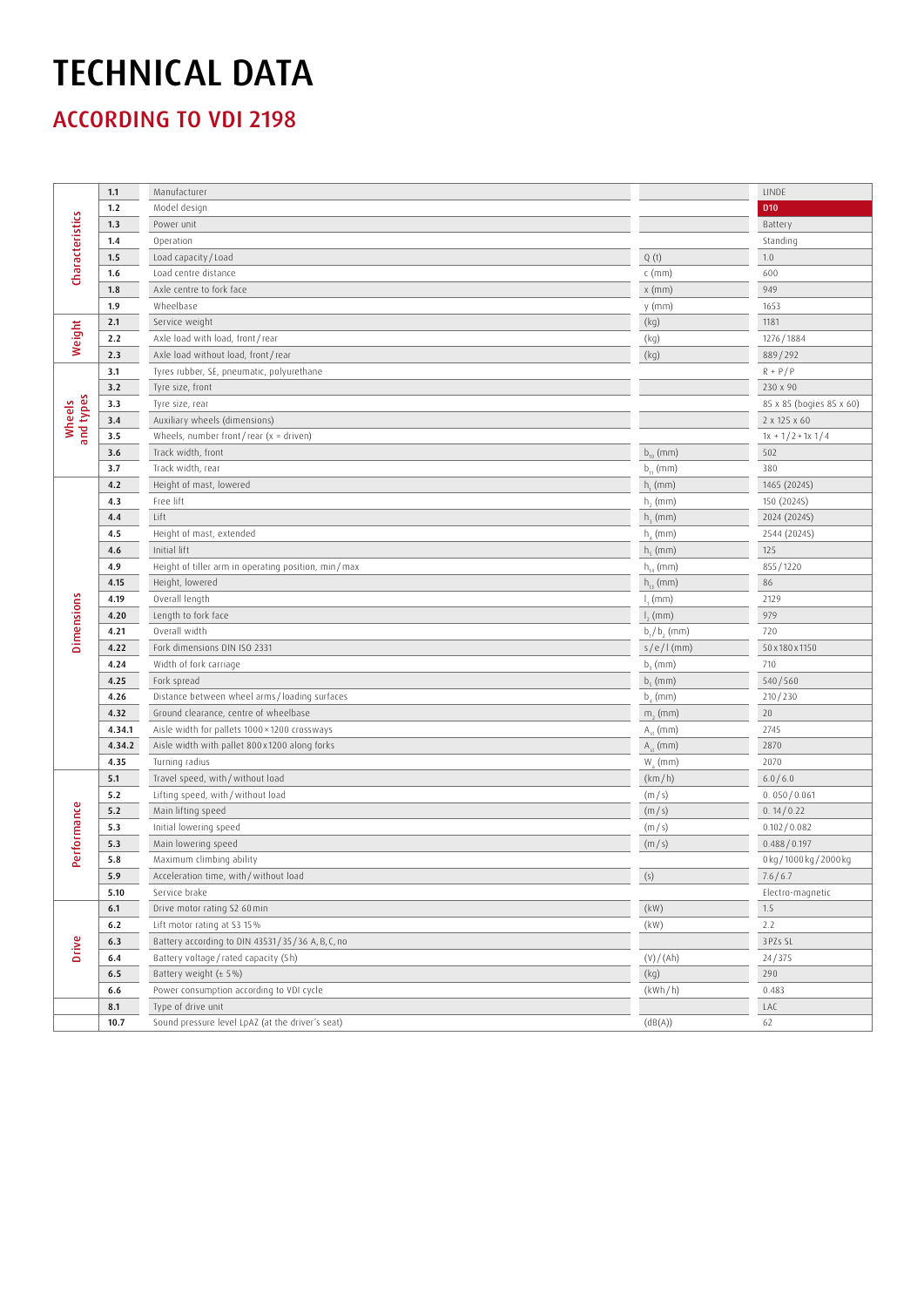

### MAST TABLES

| Mast type                                                     | 1574S | 1724S | <b>2024S</b> | 2424S | 1574D | 1724D | 2024D | 2424D | 2136T |
|---------------------------------------------------------------|-------|-------|--------------|-------|-------|-------|-------|-------|-------|
|                                                               | 1240  | 1315  | 1465         | 1665  | 1240  | 1315  | 1465  | 1665  | 1165  |
| h,                                                            | 1315  | 1390  | 1540         | 1740  |       |       |       |       |       |
| n.                                                            | 150   | 150   | 150          | 150   | 720   | 795   | 945   | 1145  | 645   |
| n.                                                            | 1574  | 1724  | 2024         | 2424  | 1574  | 1724  | 2024  | 2424  | 2136  |
|                                                               | 2094  | 2244  | 2544         | 2944  | 2094  | 2244  | 2544  | 2944  | 2662  |
| Other masts on request. S = Standard, D = Duplex, T = Triplex |       |       |              |       |       |       |       |       |       |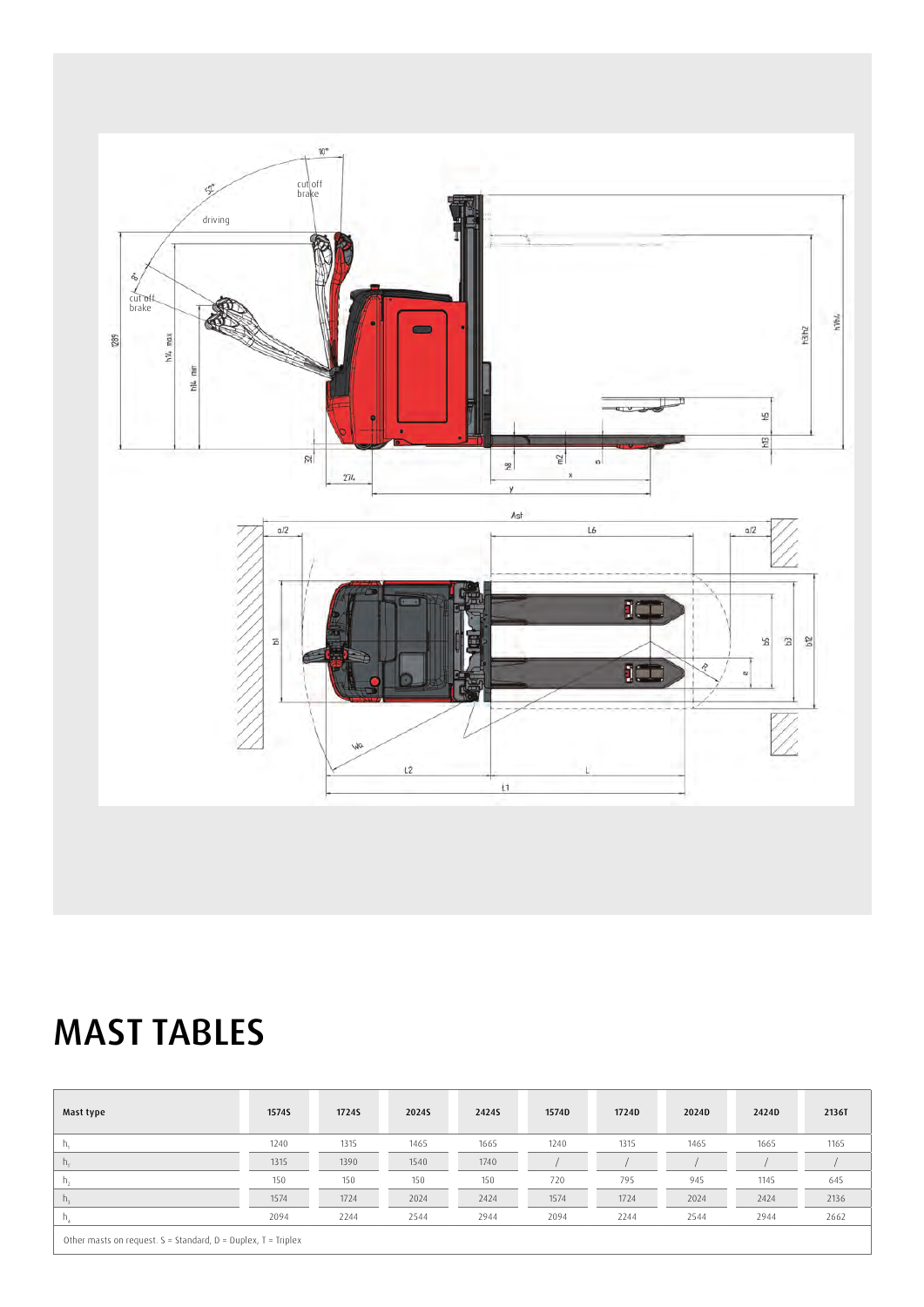## STANDARD EQUIPMENT / OPTIONAL EQUIPMENT

### STANDARD EQUIPMENT **OPTIONAL EQUIPMENT**

| 720 mm chassis width smaller than a pallet                                 | Hydraulic castor wheels                                                                 |  |  |  |  |
|----------------------------------------------------------------------------|-----------------------------------------------------------------------------------------|--|--|--|--|
| Long tiller with a low mounting point                                      | Drive wheels: cushion, cushion with tread, non-marking, or wet grip                     |  |  |  |  |
| Linde OptiLift®: proportional control on the tiller                        | Load wheels: tandem polyurethane or single/tandem polyurethane<br>greasable load wheels |  |  |  |  |
| Power assisted steering with variable steering resistance                  |                                                                                         |  |  |  |  |
| Automatic speed reduction when cornering                                   | Alternative fork dimensions                                                             |  |  |  |  |
| 1.5 kW AC motor (maintenance-free)                                         | Load backrest (h = 1000 mm)                                                             |  |  |  |  |
| Vertical 3PzS battery compartment                                          | Low speed option when initial lift lowered                                              |  |  |  |  |
| Electrohydraulic emergency brake acting proportionally to the load weight  | Lift end stop sensor                                                                    |  |  |  |  |
| Key switch or Log in PIN code (no extra)                                   | Soft landing of forks                                                                   |  |  |  |  |
| Work station with storage compartments                                     | Accessory support                                                                       |  |  |  |  |
| CAN bus technology                                                         | Support data terminal incl. power supply cable 24V                                      |  |  |  |  |
| Multifunction coloured display hour meter, maintenance indication, battery | Support clipboard DIN A4                                                                |  |  |  |  |
| discharge indicator and internal fault code indication                     | Support for scanner                                                                     |  |  |  |  |
| Polyurethane drive wheel                                                   | Built-in charger                                                                        |  |  |  |  |
| Polyurethane single load wheels                                            | Lateral 3PzS battery compartment                                                        |  |  |  |  |
| Mast protection: polycarbonate or mesh wired (no extra)                    | Lateral 4PzS battery compartment                                                        |  |  |  |  |
| Protection: -10°C                                                          | Battery stand - fixed and mobile                                                        |  |  |  |  |
|                                                                            | Cold store protection: -35°C                                                            |  |  |  |  |
|                                                                            |                                                                                         |  |  |  |  |

y cable 24V Working lamp LED front Other options available on request Linde Connected Solutions: ac: access control (PIN or RFID Dual), an: usage analysis and dt: crash detection Data transfer online Data transfer WIFI

Bluetooth USB Stick

#### Li-ION technology:

3PzS compartment with 4.5 kWh - 9kWh (205Ah - 410Ah)

#### Li-ION charger:

24V-Charger v255: 4.5 kWh (full charging time 1h 30min) - 9.0kWh (2h 40min)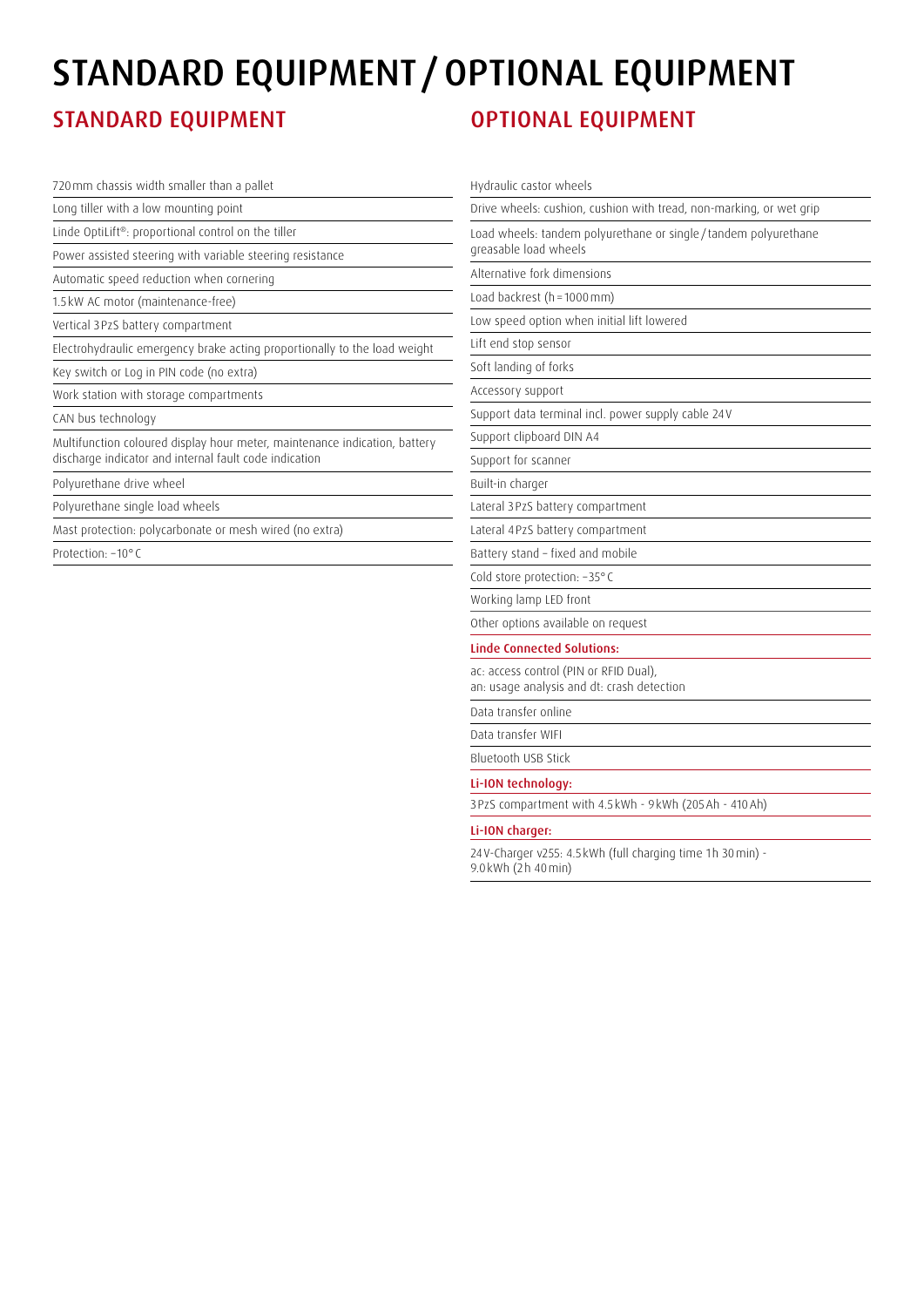